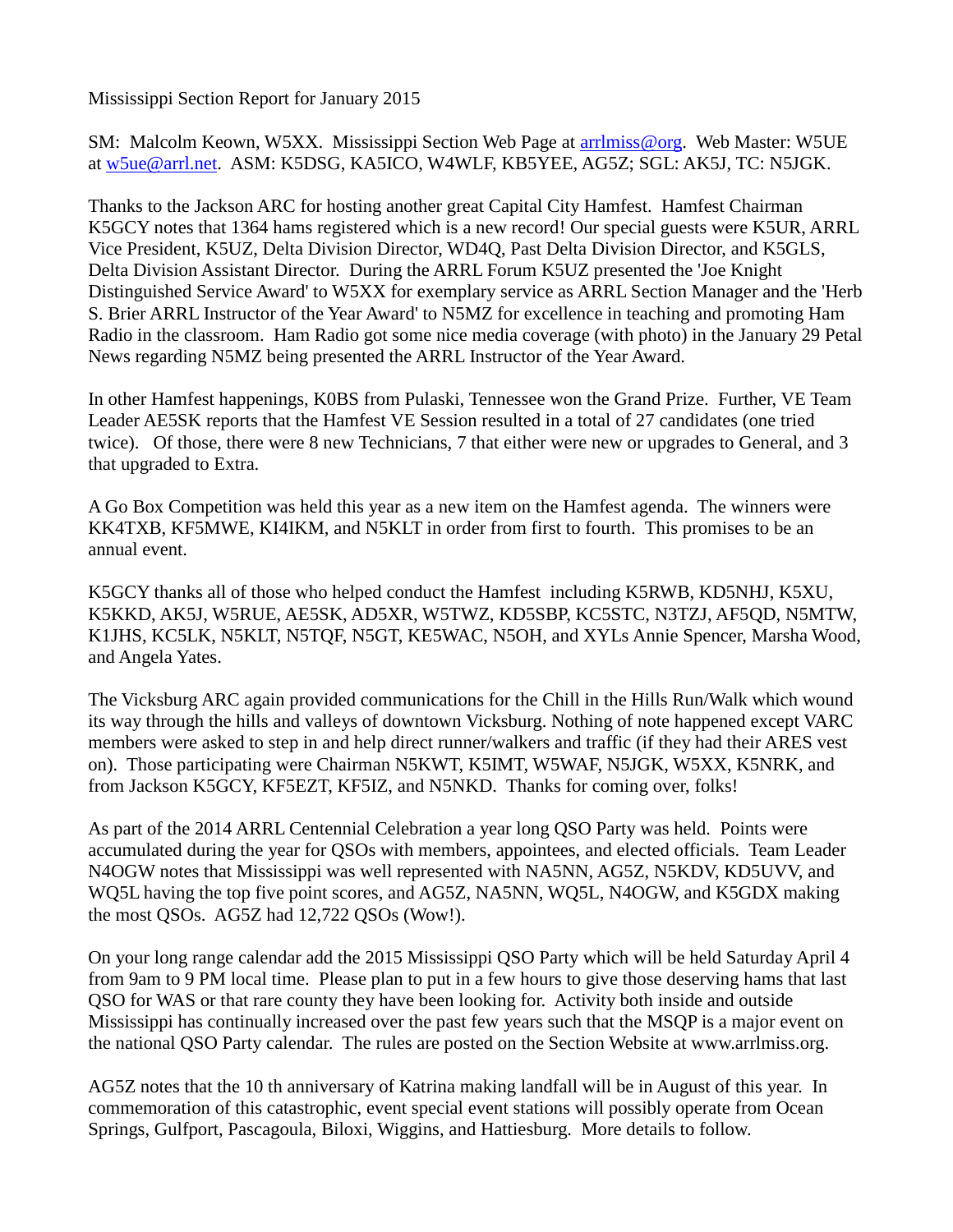DEC/EC WB5CON reports that Alcorn County ARES had over 30 people in attendance at their recent meeting, a record turnout! One of the members writes for the Daily Corinthian and will be doing an article about the local Ham Club which will be published in March. Further, Fred notes that the broadband-hamnet wireless data that was mentioned in his December Report now has a second node operational, with a third one soon to be ready. All 10 fire stations in Alcorn County want one and have agreed to buy the equipment needed (around \$200 per node). The Alcorn County EOC director was at the Meeting and is all in favor of the 900 MHz backbone. They will put VOIP SIP phones on the backbone so voice calls can be made between nodes.

N5DU and KC5AAW report that SMART in the Park was held again at Strawberry Park in Madison with outstanding weather for February. The focus was QRP operations. KC5IMN set up a Yaesu FT-817 as the sideband station running 5 watts into an end fed Zepp up about 12 feet, while K5XU set up a kit type 20 Meter CW station running about 2 watts into a G5RV, Jr., up only about 10 feet. Mike made contacts with Florida, Ohio, Vermont, Colorado, and Minnesota. N5TQF, set up his portable station connected to a vertical on his car. There were several sideband contacts, including one with Venezuela, and two with Minnesota. There was also a good bit of interest from non-hams visiting the park. Thanks to KC5AAW for organizing the event and thanks to KC5IMN, K5XU, and N5TQF for setting up their stations. And in a late report on the event K1REZ notes that he and KF5YGG set up a QRP digital station. Using the Fldigi program and MT63-2KL mode, they were able to make several digital contacts over VHF simplex, while successfully testing the acoustic coupling method with HT and Mobile radios. About 20 hams were at the event and 10 visitors.

WB5EIN reports he had an extremely successful experience in Jackson when he addressed the annual convention of the Mississippi Educational Computing Association (MECA) at the Jackson Convention Center on 'Amateur Radio: Opening New Worlds for Your Students!' More than 1,000 MS educators (teachers, administrators, and higher education personnel) attended this year.

Larry was privileged to have another MECA member, N5VEI, (Old Town Middle School in Madison) to drop in on the presentation and offer comments about his outstanding work with the near-space balloon launches he has conducted for several years with his middle school students, as well as his efforts as a "red shirt" representative of the ARRL.

After the presentation was over educators thronged around them asking questions like, 'How do I get a license?' 'How do I find a Ham in my town?' 'How expensive is it to bring Ham Radio into my classroom?' Larry notes that many of the educators still had the mental images of old ham operators, sitting in a dark room with massive radios around them, trying to make squeaky contacts with some remote island in the Pacific. Bill and Larry tried their best to allay any of these misconceptions. Bill carried them to a totally new level talking about, among other projects, how his students use Ham Radio to control robots remotely and perform remote sensing operations! Larry shared info about several of his interests: DX chasing, contesting, D-STAR, RemoteHamRadio, plus moonbounce, digital modes, emergency preparedness, community support, fox hunts, VHF/UHF repeater operations, and CW. This was certainly good PR for Ham Radio in the Education Community.

Welcome to the following new Hams in Mississippi in January: KG5FIF, Patrick – Saucier; KG5FJY, Frank – Gulfport; KG5FJZ, Perry – Ocean Springs; KG5FQC, James – Perkinston; KG5FQJ, Perry – Raymond; KG5FQK, Chad – Pearl; and KG5FQL, Hudie – Pearl. If any of these new Hams are in your area give them a call and see if they need any help getting on the air and invite them to your next local club meeting.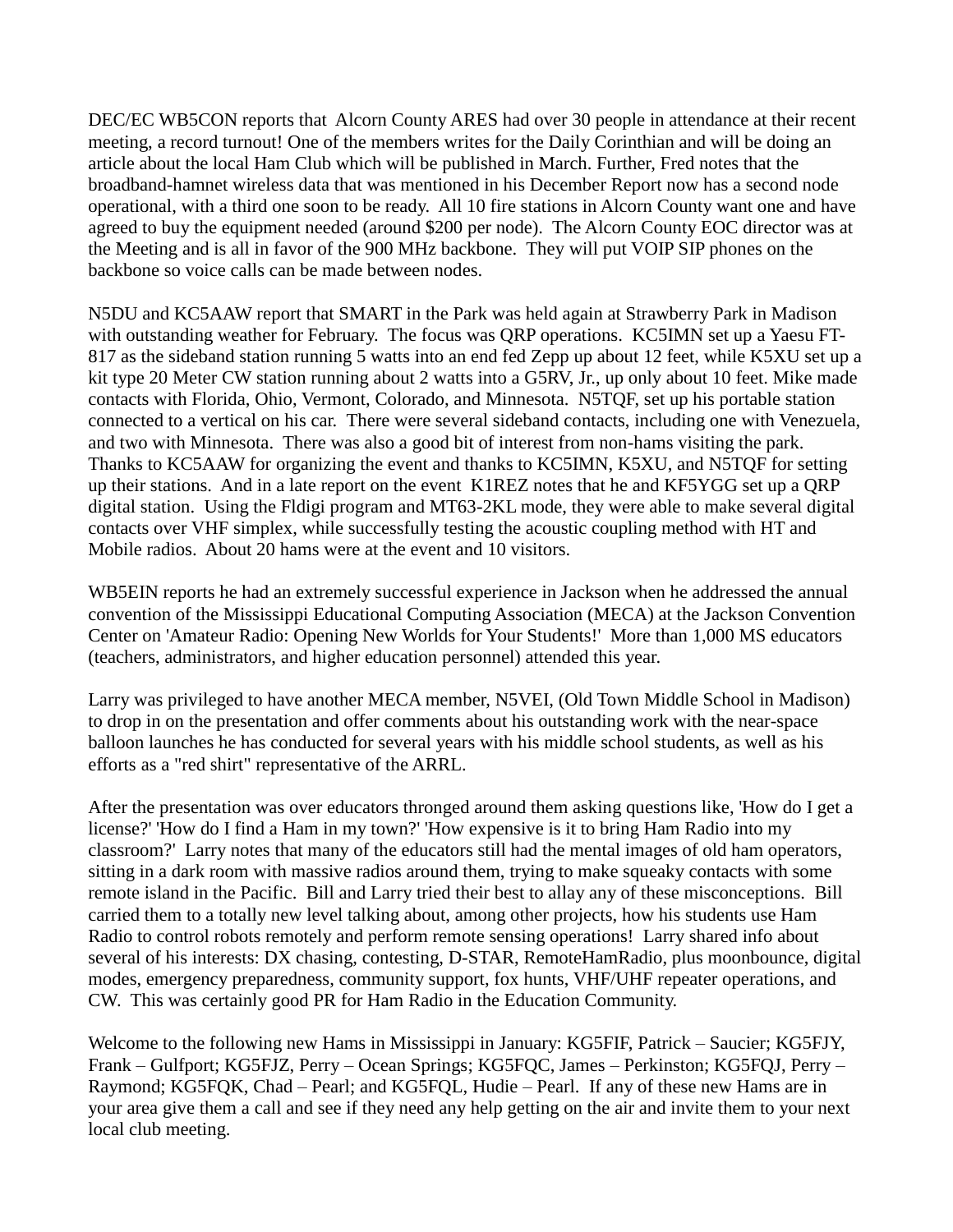Also welcome to the following new ARRL Members in January: KF5BXH, Benjamin – Hattiesburg; W5JGW, Jeffrey – Biloxi; KE5FJY, Frank – Gulfport; WD5JPN, Rufus – Becker; KE5KRG, Vernon – Iuka; WB8LEM, Mark – Brandon; KB5LZX, Sammy – Amory; WF5N, Benjamin – Oxford; KC5NMB, Thomas – Columbus; N5OGE, Carmie – Richton; KA5PGN, William – Ripley; AF5PO, Jon – Corinth; KE5QHV, Betty – Gulfport; K5RPH, Larry – Jackson; N5RQW, Glen – Ellisville; and KE5YBS, David – Hattiesburg. As of January 31 ARRL Membership in Mississippi was 1,144. No change from last month. Thanks to all who promote ARRL Membership!

Also welcome to K1REZ at Asst. SEC for Digital Operations and K5JAW as DEC for the Delta.

Congratulations to to the following on their upgrades: KG5EQQ, Carol – Biloxi; KD5MUO, Angela – Florence; and KF5WVJ, Richard – Nesbit.

Additionally, congratulations to K5YG who worked K1N on Navassa Island to reach the Top of the Honor Roll (Bill says it took 60 years!), to K5SCW, who is now certified as an ARRL Field Instructor and Field Examiner and is working toward getting certified to mentor on-line students for EC-001, and to 11 year-old KF5NYQ, who was featured on WLOX-TV regarding his earning DXCC.

And last but not least, congratulation to the following who were elected as club officers for 2015: for the Olive Branch ARC K5RCF, President, KD5CKP, VP, W5SMB, Secretary, and KF5OIM, treasurer; for the Pearl River ARC K5SCW, President, KF5YTL, VP, KC5EAK, Secretary, and K5RDA, Treasurer; and to KF5FXR as President of the Tishomingo County ARC.

DEC/EC Monthly Reports for January 2015: WB5CON (NE MS/Alcorn), K5MOZ (Jackson), WX5N (Prentiss and Tishomingo); WA5TEF (Lee), and KE5WJN (Pearl River)

2014 EC Annual Reports: KC5IIW (Scott), K5JAW (Bolivar, Sunflower, Washington, and Leflore Counties), N5MZ (Forrest), WX5N Prentiss and Tishomingo), AE5SK (Hinds, Copiah, and Madison), WE5TEF (Lee), KB0ZTX (Marshall)

2014 SET EC Reports: KC5IIW (Scott), N9OKV (Harrison), AE5SK (Hinds, Copiah, and Madison).

2014 SET NM Reports: K1REZ (MS Digital Tfc Net), W5XX (MS ARES EM Net)

Club Newsletter/Reports (Editor): Meridian ARC (W5MAV).

Regret to report the passing of W5KHB of Natchez, who was the Elmer of his area; KF5TJK of Coffeeville, who was a long time check in to the MSPN; KF5HXE of Pope, XYL of KC5DPJ; and K5QBG of Port Gibson, who had the big signal on 160 AM.

HF Net Reports - sessions/QNI/QTC (Net Manager)

Magnolia Section Net 31/1026/9 (K5DSG) MS Baptist Hams Net 4/26/0 (WF5F) MSPN 31/2515/19 (K5NRK) MS Slow Net 21/41/0 (W3TWD)